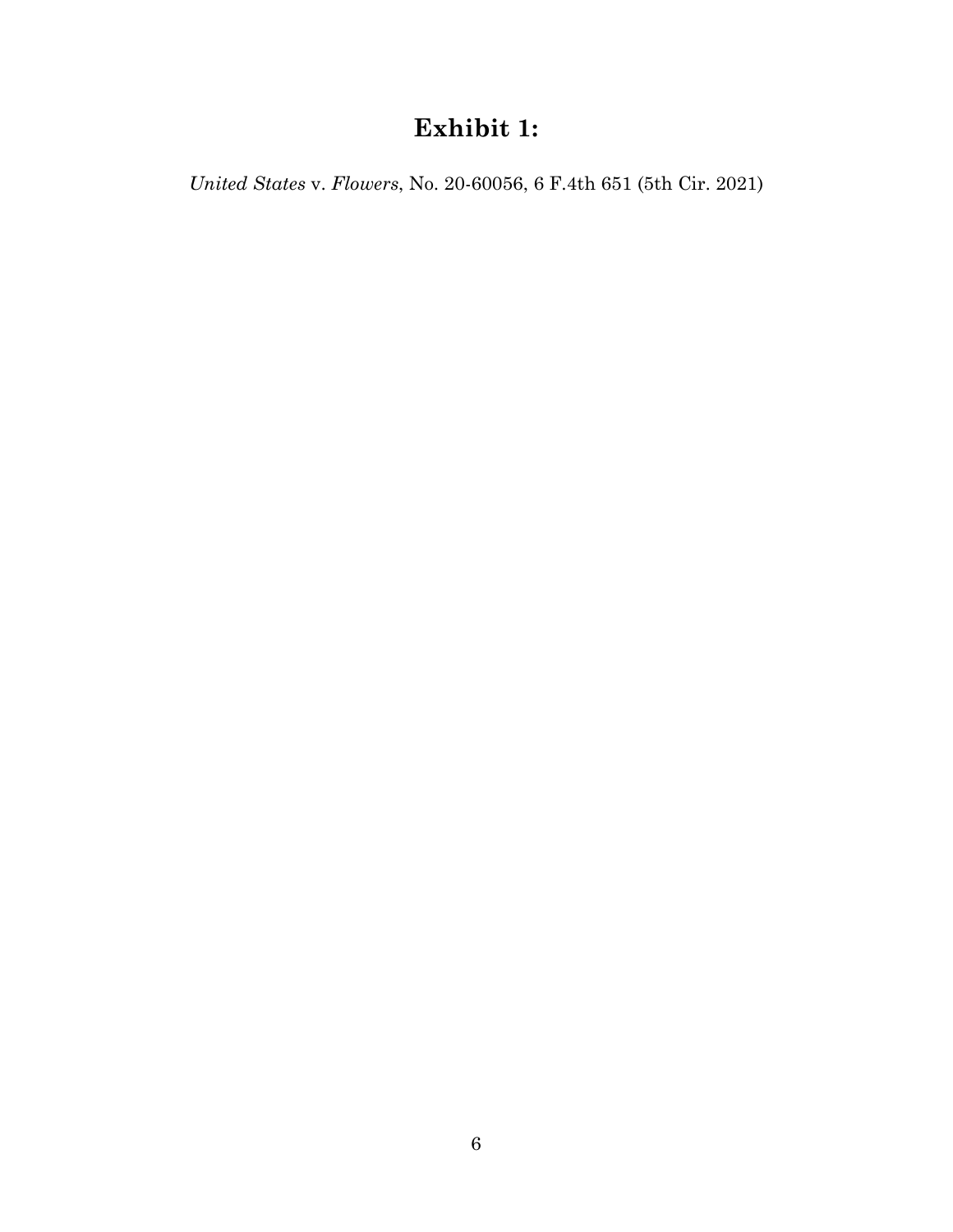# United States Court of Appeals for the Fifth Circuit

United States Court of Appeals Fifth Circuit **FILED**

July 30, 2021

No. 20-60056

Lyle W. Cayce Clerk

UNITED STATES OF AMERICA,

*Plaintiff—Appellee*,

*versus*

Otha Ray Flowers,

*Defendant—Appellant*.

Appeal from the United States District Court for the Southern District of Mississippi USDC No. 3:19-CR-41-1

Before JONES, SMITH, and ELROD, *Circuit Judges*. Edith H. Jones, *Circuit Judge*:

Otha Ray Flowers, convicted of a federal gun violation, appeals the denial of his motion to suppress evidence as a violation of his Fourth Amendment rights. The questions on appeal are whether Flowers and Jeremy Mayo were "seized" when five or six patrol cars parked behind and around Mayo's Cadillac with their patrol lights flashing, and if they were seized, whether Officer Stanton had reasonable suspicion to conduct a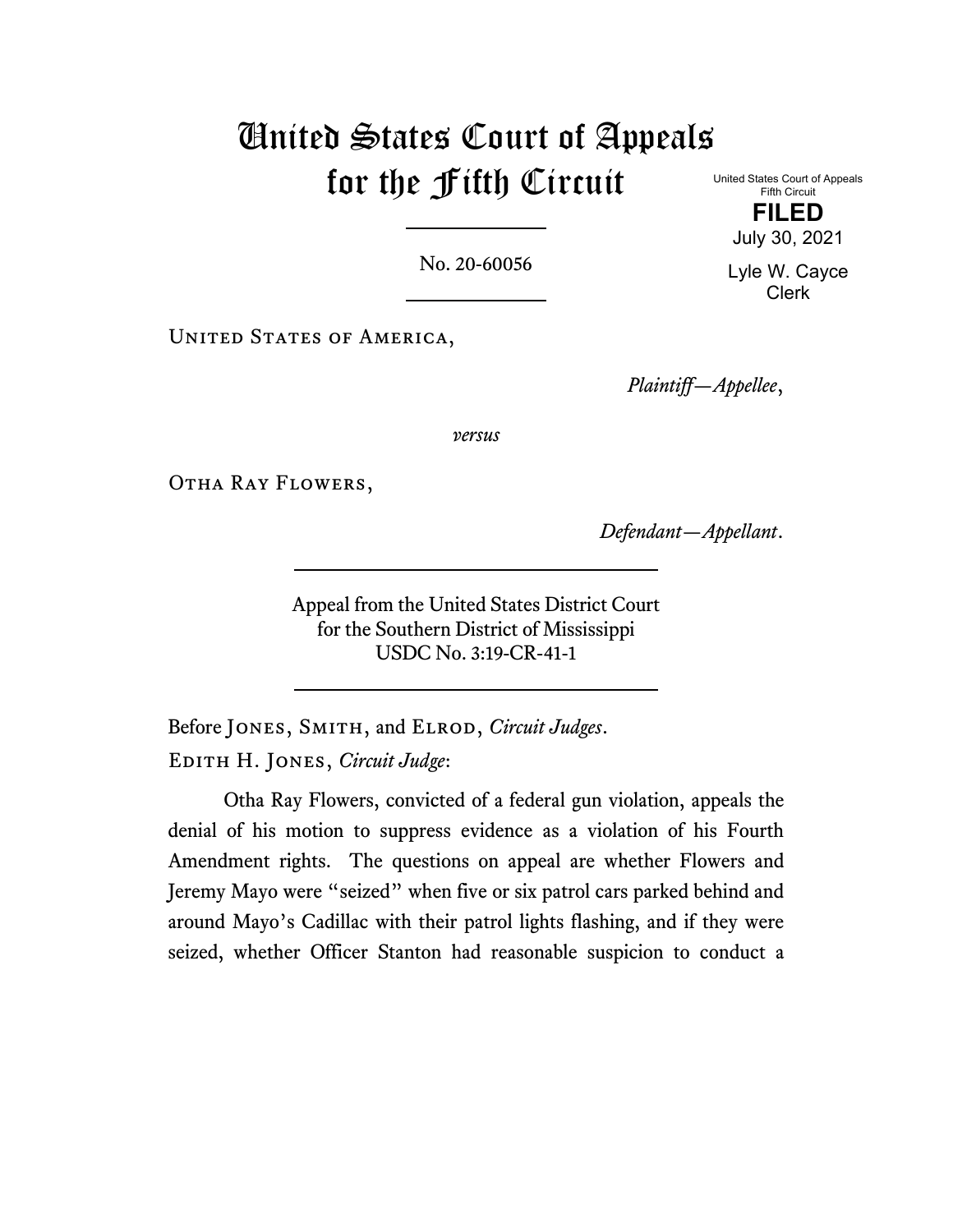"Terry stop."<sup>1</sup> Under the circumstances of this case and viewing the facts in the light most favorable to the Government, assuming arguendo that these individuals were seized, there was reasonable suspicion to do so. We AFFIRM.

I.

On Saturday, February 18, 2017, around 8:30 p.m., Officer Eric Stanton of the Jackson Police Department was patrolling an area of Jackson, Mississippi. Officer Stanton was a member of the Direct Action Response Team (DART), a proactive unit tasked to "look[] for suspicious behavior, suspicious activities, traffic stops, [and] things of that nature . . . ." On that night, Officer Stanton's supervisor had directed the DART to an area of Jackson, around Capitol Street and Road of Remembrance, where "recent violent crime and burglaries" had occurred.

<sup>&</sup>lt;sup>1</sup> Flowers also seeks a new trial, because the prosecutor made several statements during closing arguments, which, he claims, constitute prosecutorial misconduct. Our review is for abuse of discretion. *United States v. Stephens*, 571 F.3d 401, 407 (5th Cir. 2009). To determine whether there was prosecutorial misconduct, we ask whether (1) "the prosecutor made an improper remark" and (2) "the defendant was prejudiced." *United States v. Fields*, 483 F.3d 313, 358 (5th Cir. 2007) (quotation marks and citation omitted). Prejudice is a "high bar," which is met only where "the prosecutor's remarks cast serious doubt on the correctness of the jury's verdict." *Id.* (quotation marks and citation omitted). "To determine whether a remark prejudiced the defendant's substantial rights, we assess the magnitude of the statement's prejudice, the effect of any cautionary instructions given, and the strength of the evidence of the defendant's guilt." *United States v. Alaniz*, 726 F.3d 586, 615 (5th Cir. 2013) (quotation marks and citation omitted). Flowers objects to three statements: The prosecutor said that (1) he didn't need to call any other officers to corroborate Stanton's testimony, (2) certain forensic tracing on spent ammunition was impossible when dealing with a revolver—a fact that was, allegedly, not in evidence—and (3) defense counsel sought evidence that only appears on TV shows. The jury convicted Flowers of possession of a firearm that he was allegedly sitting on. After reviewing the record and considering the relevant factors, we cannot conclude that any of those remarks casts serious doubt on the correctness of that verdict.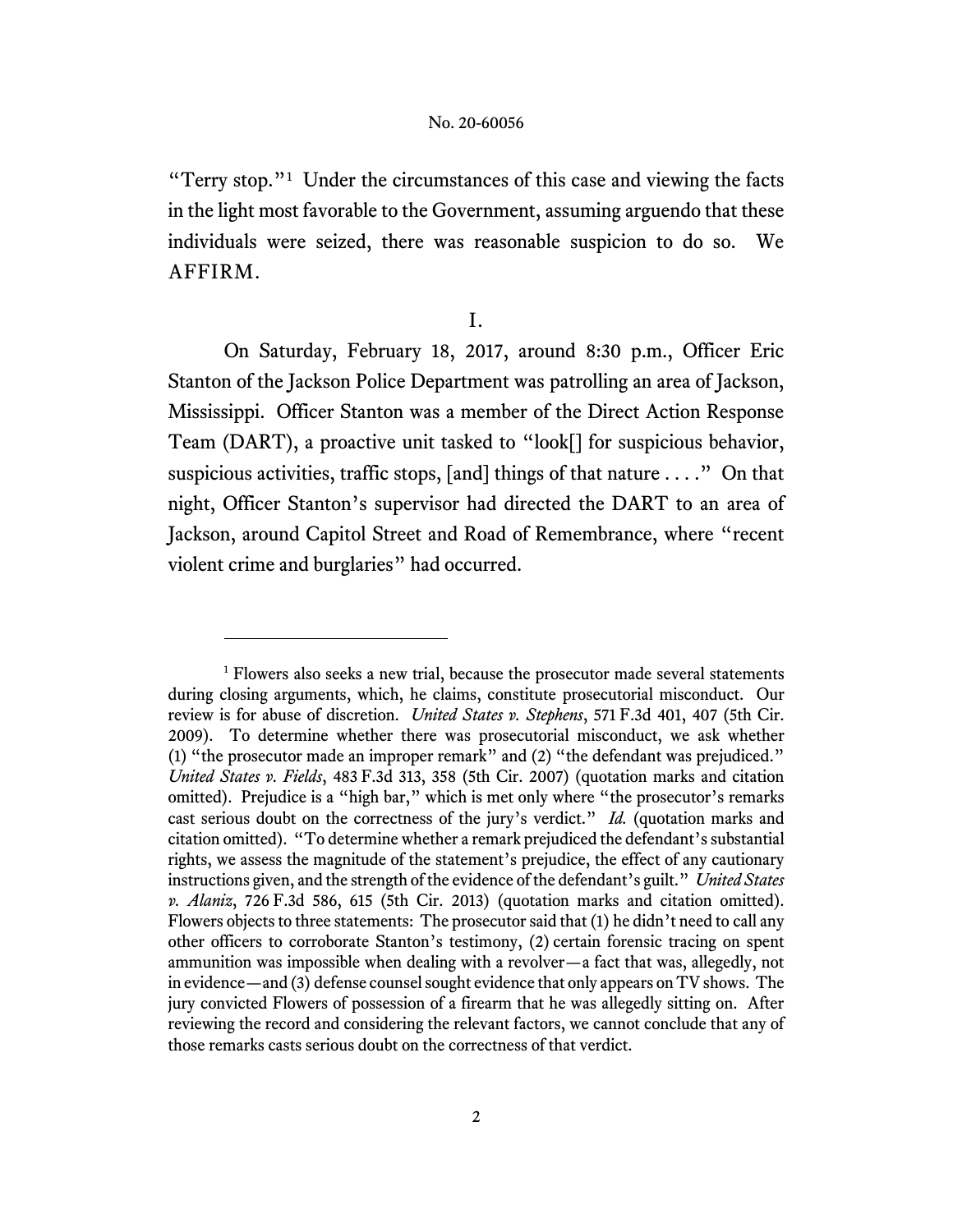As Officer Stanton was turning from Capitol Street onto Road of Remembrance, he saw a silver Cadillac parked in the south end of a small parking lot connected to an open convenience store. It was dark outside, but Officer Stanton observed that the vehicle was occupied by two men, one in the driver's seat and one in the passenger's seat. Officer Stanton observed the vehicle "for approximately 10 to 15 seconds" and noticed the occupants "didn't appear to be exiting the vehicle, [and] didn't appear to be patronizing the establishment." Therefore, he decided to conduct what he characterized as a "field interview."

Officer Stanton testified that at this point, he and five to six other officers, all in separate patrol cars, converged upon the silver vehicle with their blue lights activated. The parking lot in front of the store was narrow, with very little space or room to maneuver. Officer Stanton later acknowledged that it would have been impossible for the silver vehicle to leave the parking lot because of the way the officers parked their cars around it.

Officer Stanton got out of his patrol car and approached the silver vehicle, as did other officers. He testified that the men in the vehicle were still free to leave at this point in the encounter, but he did not communicate that to them. Flowers, sitting in the driver's seat, did not attempt to flee. As Officer Stanton approached, Flowers lowered the driver's side window. With the window down, Officer Stanton reported smelling "what appeared to be the strong odor of marijuana coming from the vehicle." Officer Stanton asked Flowers for identification and Flowers provided his Mississippi driver's license. According to Officer Stanton, the passenger in the vehicle— Jeremy Mayo—then threw an object into his mouth. In response, Officer Stanton ordered both men to exit the Cadillac.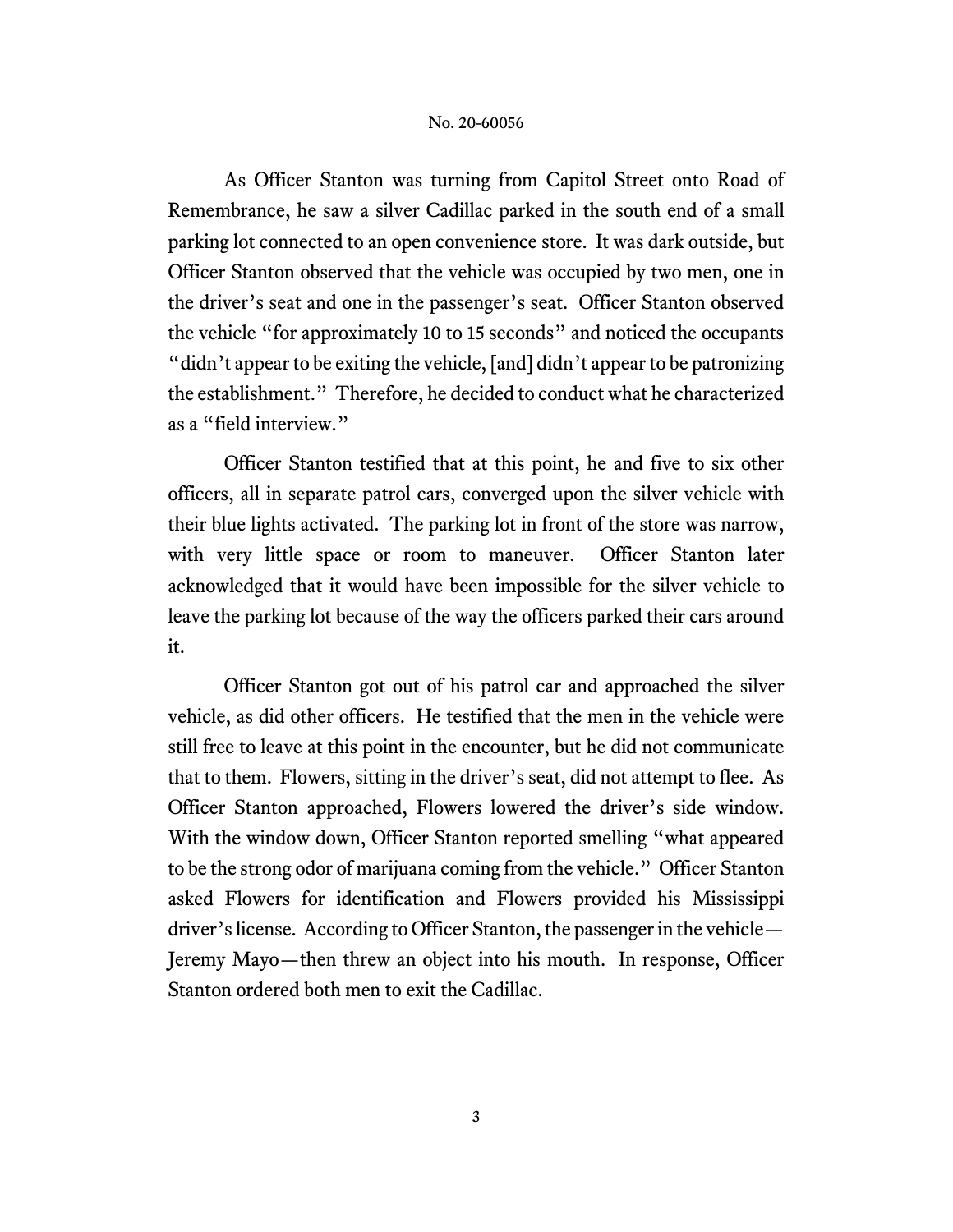When Flowers stepped out of the vehicle, Officer Stanton saw in plain view a silver, .32-caliber revolver on the driver's seat where Flowers had been sitting. 2 A criminal history check revealed that Flowers had an outstanding arrest warrant, and Officer Stanton placed him under arrest. During a search incident to his arrest, Flowers stated that he had marijuana on him, and Officer Stanton recovered a small, clear plastic bag of marijuana from his front left pocket. Officer Stanton identified this marijuana as the source of the odor he smelled upon approaching Flowers's driver-side window.

Flowers was charged with one count of being a felon in possession of a firearm, in violation of 18 U.S.C. § 922(g)(1). Before trial, Flowers moved to suppress evidence of the gun on the basis that the encounter with Flowers was a seizure that violated the Fourth Amendment. The district court explained orally on the record his reasons for rejecting the motion. The district court determined that there was "no evidence" that the "investigatory aspect of the initial approach of the officers ever evolved into a seizure." Flowers proceeded to trial, and a jury convicted him.

### II.

The Fourth Amendment prohibits "unreasonable searches and seizures." U.S. Const. amend. IV. Evidence seized in violation of the amendment may be excluded from introduction at trial. A temporary, warrantless detention of an individual constitutes a seizure for Fourth Amendment purposes and may only be undertaken if the law enforcement officer has reasonable suspicion to believe that a crime has occurred or is in the offing. *Terry v. Ohio*, 392 U.S. 1, 30–31, 88 S. Ct. 1868, 1884–85 (1968)). Importantly, however, "law enforcement officers do not violate the Fourth Amendment by merely approaching an individual on the street or in another

<sup>&</sup>lt;sup>2</sup> Stanton found when he inspected it that the gun had five live rounds in it.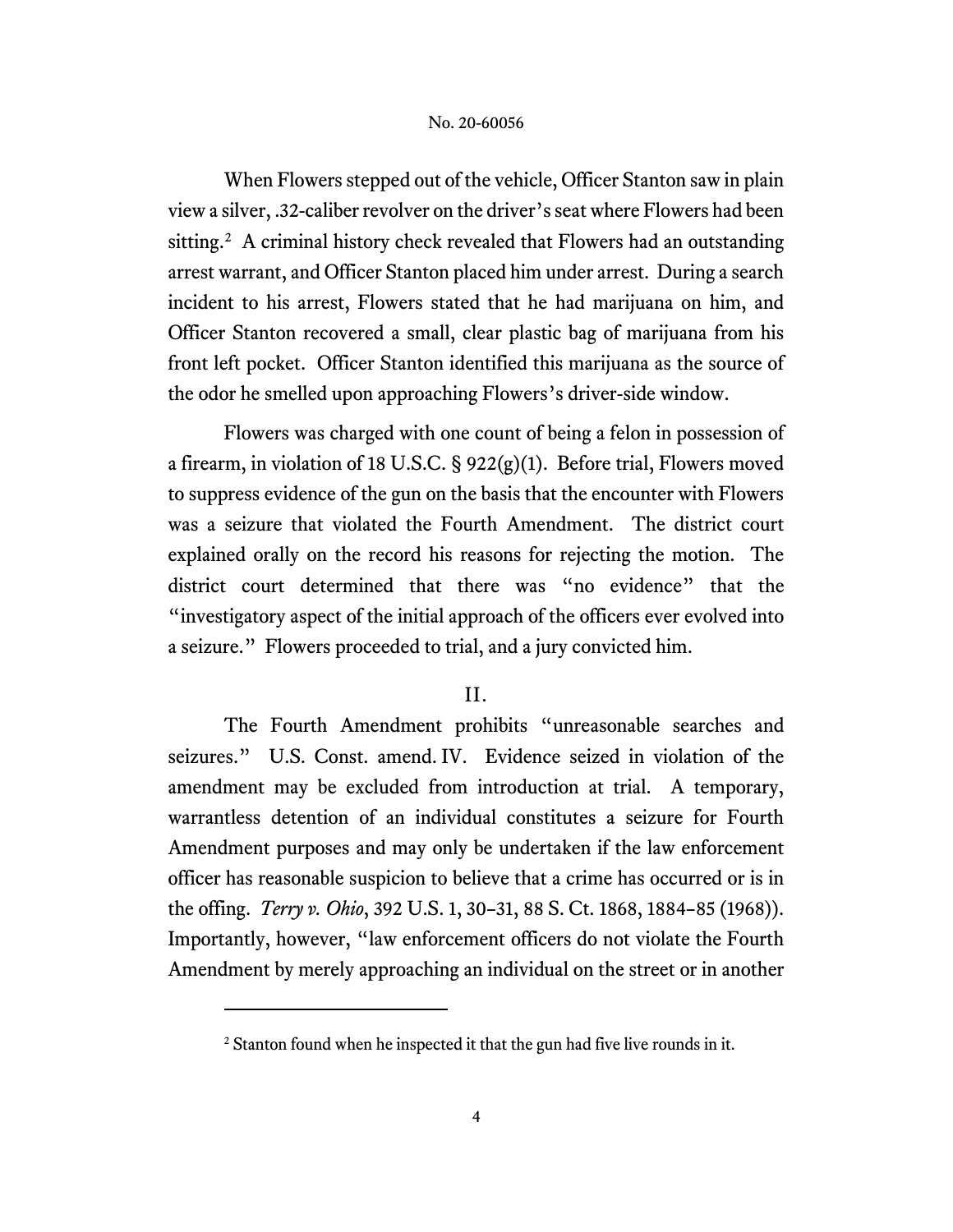public place, by asking him if he is willing to answer some questions, [or] by putting questions to him if the person is willing to listen…." *Florida v. Royer*, 460 U.S. 491, 497, 103 S. Ct. 1319, 1324 (1983).

This court reviews the constitutionality of the *Terry* stop *de novo*. *United States v. Cervantes*, 797 F.3d 326, 328 (5th Cir. 2015). We review the findings of fact by the trial court for clear error, *id.*, and are bound by the court's credibility determinations. Moreover, we construe the evidence presented at the suppression hearing "in the light most favorable to the prevailing party"—here, the Government. *United States v. Santiago*, 310 F.3d 336, 340 (5th Cir. 2002).

Because a seizure under the Fourth Amendment must be "justified at its inception," our first task is ordinarily to determine when the seizure occurred. *See United States v. Hill*, 752 F.3d 1029, 1033 (5th Cir. 2014) (quotation marks and citation omitted). Flowers contends that he was seized at the outset of the police encounter, when the patrol cars surrounded the vehicle in which he was sitting. The government contends that the police encounter with Flowers was consensual, and a seizure did not occur until after Officer Stanton smelled marijuana from Flowers's open window, giving rise to probable cause for arrest.

A seizure occurs when, under the totality of the circumstances, a law enforcement officer, by means of physical force or show of authority, terminates or restrains a person's freedom of movement. *Florida v. Bostick*, 501 U.S. 429, 434, 111 S. Ct. 2382, 2386 (1991). The test that applies in the absence of an unambiguous intent to restrain or upon a suspect's passive acquiescence is whether "in view of all of the circumstances…, a reasonable person would have believed that he was not free to leave." *United States v. Mendenhall*, 446 U.S. 544, 554, 100 S. Ct. 1870, 1877 (1980). And the Court added to this test that when a person "'has no desire to leave' for reasons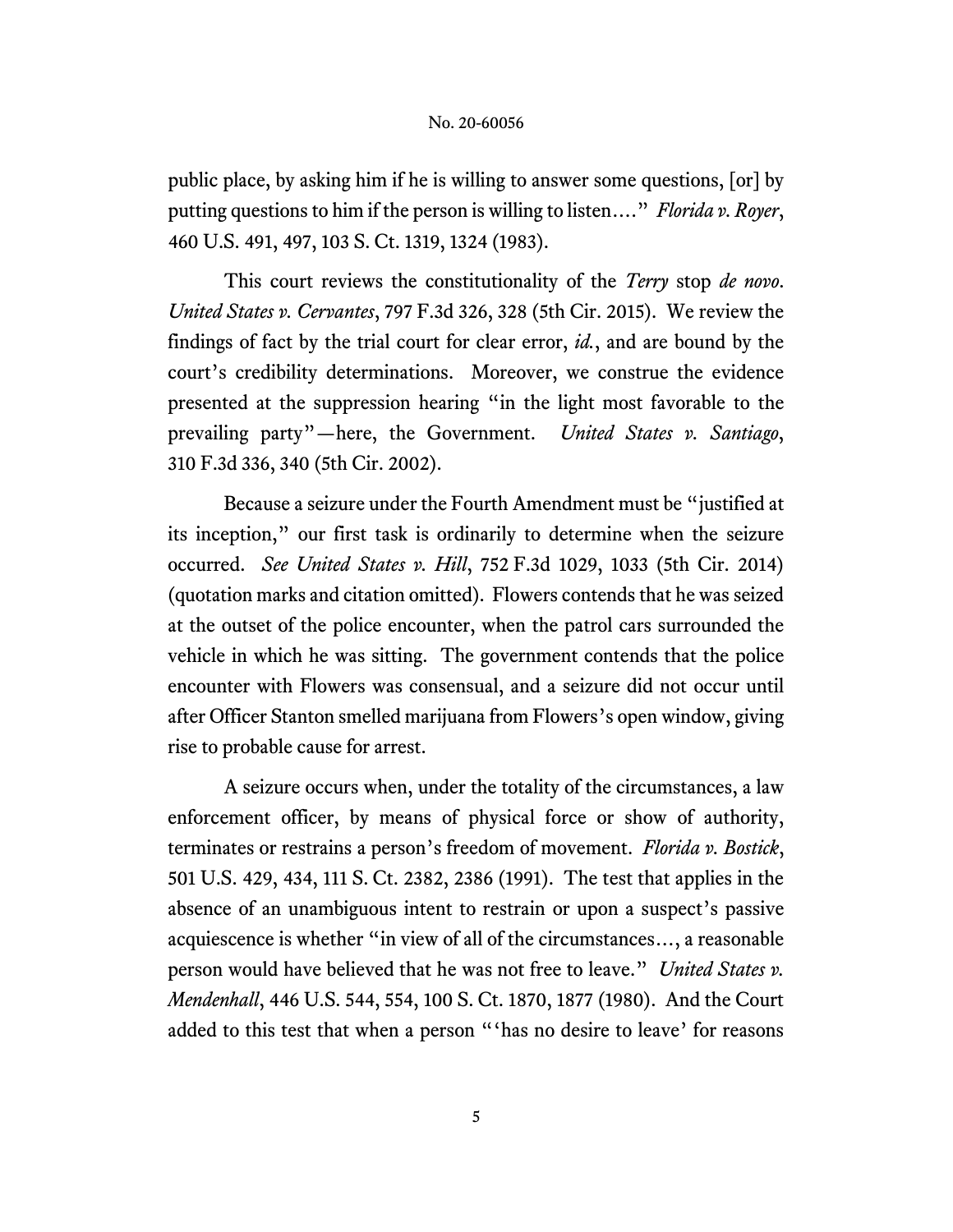unrelated to the police presence, the 'coercive effect of the encounter' can be measured better by asking whether 'a reasonable person would feel free to decline the officers' requests or otherwise terminate the encounter." *Brendlin v. California*, 551 U.S. 249, 255, 127 S. Ct. 2400, 2405–06 (2007) (citing *Bostick*, 501 U.S. at 435–36, 111 S. Ct. at 2387).

The parties debate the existence of a "seizure" under the circumstances present here, and there appears to be no Fifth Circuit case where a law enforcement seizure occurred by the mere surrounding presence of police cars and Officer Stanton's non-threatening approach to Mayo's auto. We need not resolve that debate and will assume arguendo that the police cars' surrounding of the Cadillac, under the totality of circumstances, "seized" Flowers and Mayo. The district court principally viewed this incident as analogous to a stop-and-frisk situation, for which the court found reasonable suspicion under *Terry*. This conclusion, based on credibility determinations to which we are bound to defer, was sufficient to vindicate the officers' actions.

The following facts are determinative. The police were patrolling on Capitol and Remembrance, the exact streets where this arrest occurred, because of the prevalence of "violent crime and burglaries." The Supreme Court has noted, "the fact that [a] stop occurred in a 'high crime area' [is] among the relevant contextual considerations in a *Terry* analysis." *Illinois v. Wardlow*, 528 U.S. 119, 124, 120 S. Ct. 673, 676 (2000) (citing *Adams v. Williams*, 407 U.S. 143, 147–48, 92 S. Ct. 1921, 1924 (1972). In addition, Officer Stanton was no novice. He possessed an undergraduate degree in justice administration and a masters degree in criminology and had ten years of law enforcement experience. In determining reasonable suspicion, courts must consider the facts in light of the officer's experience. *Terry*, 392 U.S. at 27, 88 S. Ct. at 1883.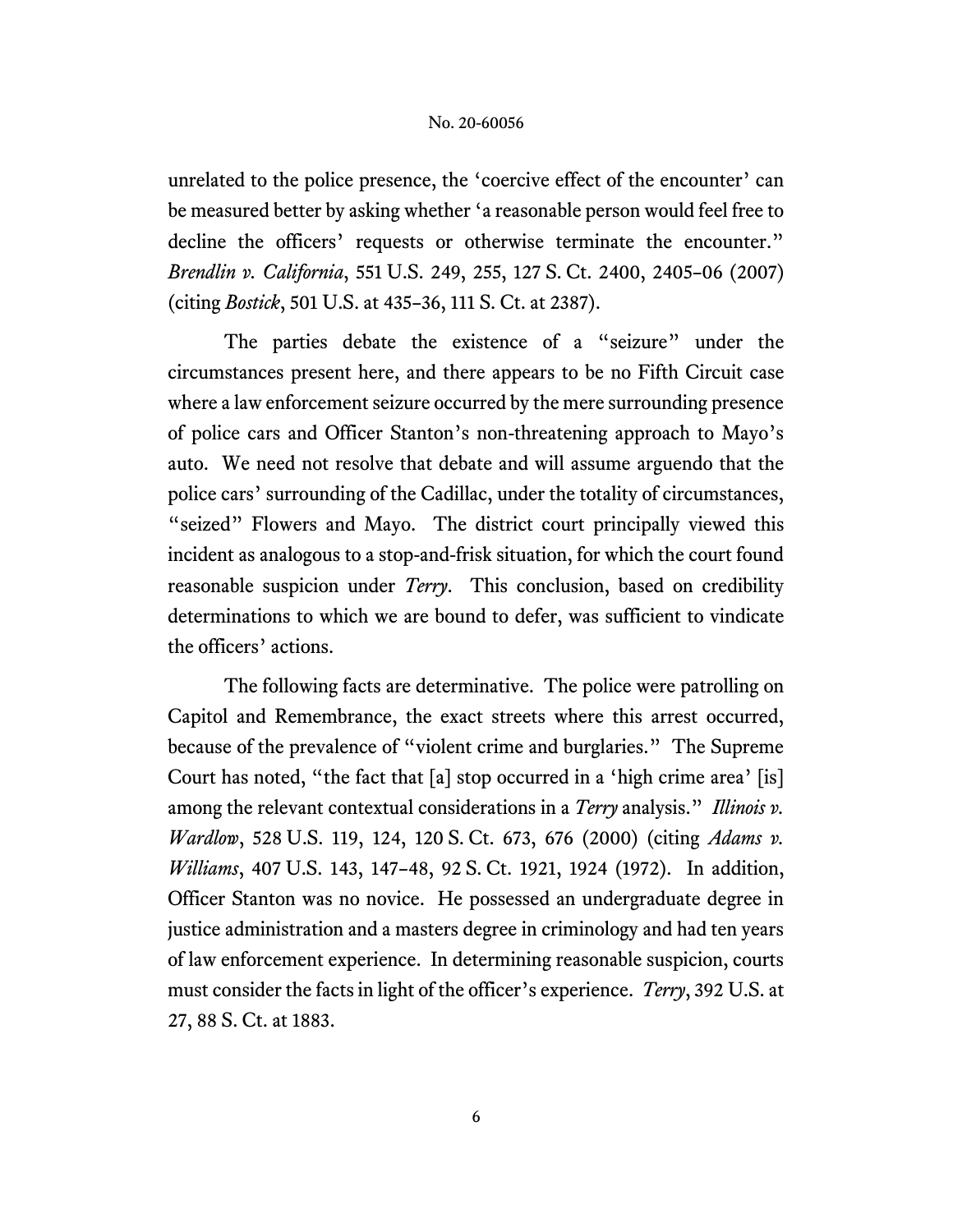The officer saw a car parked in the convenience store lot as far as possible from the storefront, facing its brick wall rather than the glass door, so its occupants could not easily be viewed from within the store. Two males were in the car, and Officer Stanton observed that neither of them stepped out of the Cadillac heading toward the store for 10–15 seconds. The district court found the officer's testimony credible. Every case that turns on reasonable suspicion is intensely fact specific. *United States v. Jacquinot*, 258 F.3d 423, 427 (5th Cir. 2001) (per curiam) ("The reasonable suspicion analysis is a fact-intensive test  $\dots$ "). The reasonable, articulable facts taken in context here supported an investigation at least to the point of the officer's dispelling the ambiguity in the situation.

In 1992, this court decided en banc that a police officer did *not* violate the Fourth Amendment when he "reached out and touched the pants pocket" of an individual who, appearing to be intoxicated, was standing in the road, at night, in a high crime area. *United States v. Rideau*, 969 F.2d 1572, 1573 (5th Cir. 1992) (en banc). As happened here, the individual was later convicted of illegally possessing a gun discovered during the frisk. We reiterated en banc the reasonableness of an officer's conduct during a stopand-frisk two years later in *United States v. Michelletti*, 13 F.3d 838 (5th Cir. 1994) (en banc) (officer lightly frisked pants pocket in which a man held his right hand while barging out of the back door of a bar at closing time, holding an open beer in his left hand, as he approached a group of police and individuals they were about to question). *Michelletti* noted that in the seminal *Terry* case, when detained by the police, the suspects had actually turned and began walking away from the store they had possibly been casing for later burglary. Moreover, in support of its conclusion, the Supreme Court relied heavily on the police officer's seasoned judgment of what the occasion demanded. *Terry*, 392 U.S. at 22–23, 88 S. Ct. at 1880–81. Here, of course, we are not confronted with the additional physical invasion of a frisk, only the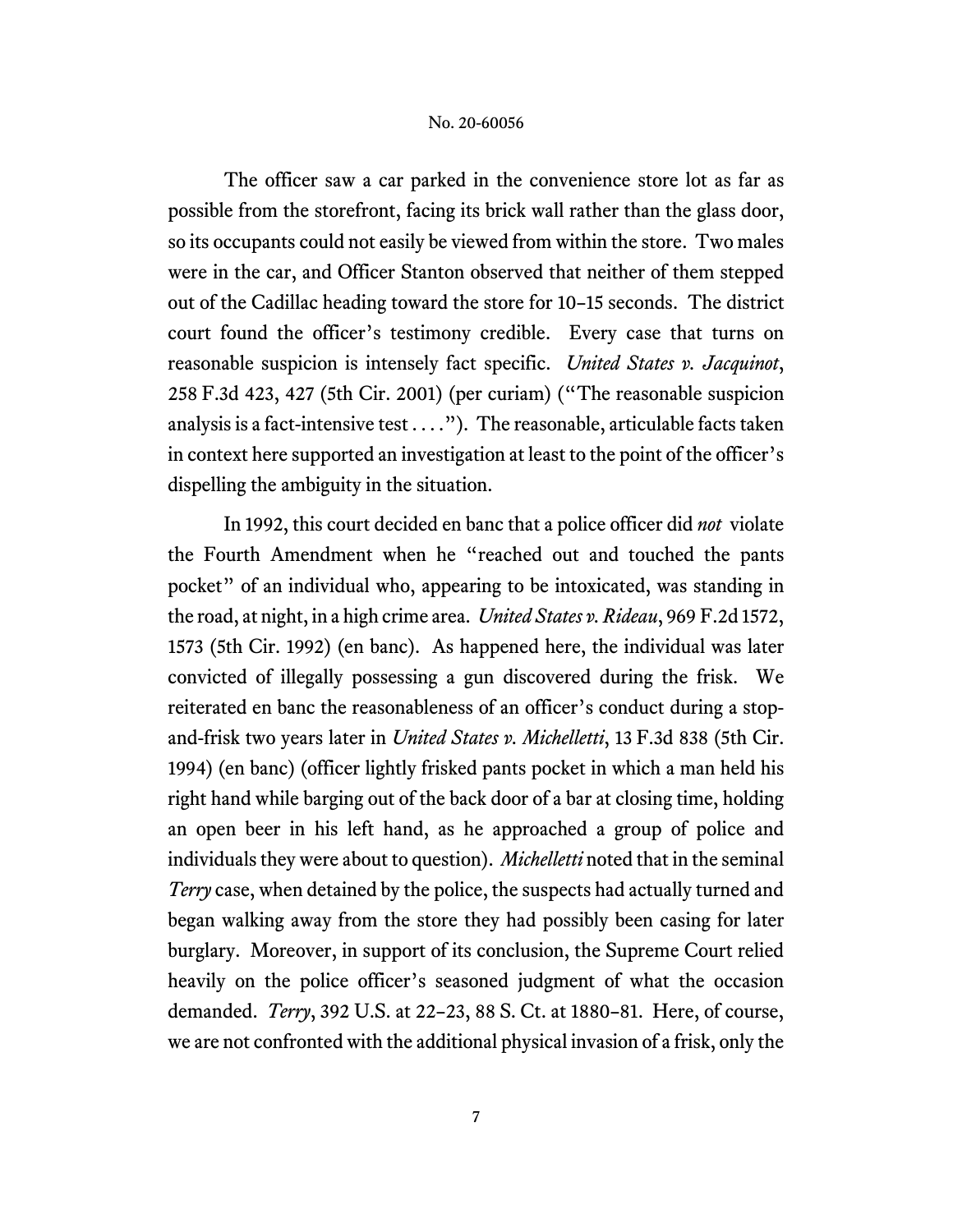officer's attempt to question Flowers and Mayo, which was cut short by the marijuana odor wafting from their car. Time has not overborne these considered holdings in our circuit.

Ignoring these authorities, Flowers and the dissent cite other cases. The case most heavily relied upon by Flowers is *United States v. Hill*, 752 F.3d 1029 (5th Cir. 2014), but that case is distinguishable. First, the court held that there was no seizure until the officer took the suspect out of his car and told him to turn around and place hands on his car. *Id.* at 1033. The officer's merely approaching the car and insisting that the suspect talk to him did not trigger a seizure. Second, *Hill* has nothing to say about the circumstances preceding the officer's commands, other than that the elevated incidence of crime considered there spanned an entire county, not a single neighborhood as in this case. *Id.* at 1034. Third, apart from concern about crime in the county, the only facts supporting the seizure in *Hill* were that the man and woman were sitting in a car and the woman hastily exited when they noticed the police. *Id.* Fourth, the car was parked in plain view in an apartment complex, a location where one would expect multiple cars to be parked, not in a suspicious spot as the only car in a convenience store lot. *Id.*

Nor is our holding contrary to *United States v. Beck*, 602 F.2d 726 (5th Cir. 1979), on which the dissent relies*.* In that case, the court held there was no reasonable suspicion for an afternoon seizure of two individuals seen parked in a car, where no crimes had been committed recently in the vicinity, and there was no reason to suspect the vehicle's occupants were engaging in improper conduct. In *Flowers,* however, the stop occurred at night in a neighborhood so unsavory it had a special task force assigned to patrol actively, and the defendants were parked suspiciously close to a convenience store in a manner that suggested to the seasoned officer that its occupants might be casing the store or preparing to prey on patrons.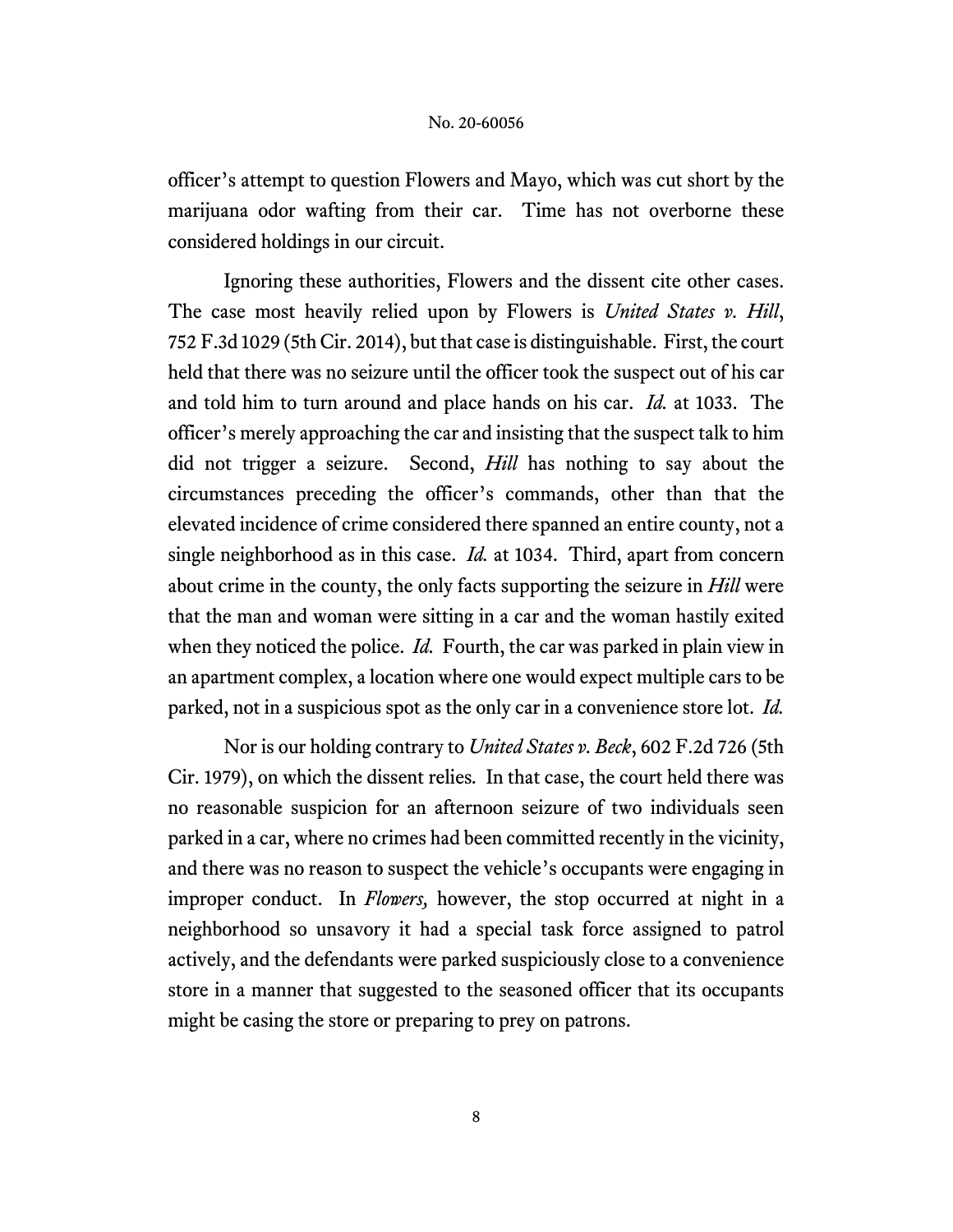*United States v. McKinney* is also not helpful to the dissent. *See* 980 F.3d 485 (5th Cir. 2020). In that case, there was no suppression hearing in the district court, and this court's review was therefore de novo. Further, the defendant McKinney had entered a conditional guilty plea, and when this court found the facts insufficient to sustain reasonable suspicion as a matter of law, we remanded for a hearing and potentially a trial. Although *McKinney* is somewhat similar, its procedural posture prevents using that case as precedent here.

In any event, *McKinney* correctly observed that the reasonable suspicion analysis "depends on the combination of facts," *id.* at 491, but the combination of facts in *Flowers* is different. In *McKinney,* the court described the crime in the area as several recent drive-by shootings, which is serious to be sure, but does not present the same pervasive and continuous criminal pattern described in the case before us. It also appears that the officers in *McKinney* voiced a questionable and overbroad approach to policing that did not suffice to articulate a reasonable basis for suspicion. 3 In this case, in a notoriously crime-ridden neighborhood, at night, two men were seen to be dawdling in a Cadillac parked out of view from inside the convenience store but also stationed where they could watch its entrance. Convenience stores are a type of establishment known to be frequent targets for theft, robbery, and burglary. Taken together, these facts present a similarly suspicious scenario to that which alerted the officer in *Terry*, and it captured the attention of the officer here. Finally, the non-threatening nature of Officer

<sup>&</sup>lt;sup>3</sup> "Officer Carmona added: 'You want to know what my reasonable suspicion is? That there's been three or four shootings here in the last day and a half.' Later, Officer Holland warned the others in the group: '[If] [y]ou are hanging out over here, you are going to get stopped, you are going to get checked. Especially if you are gang members.'" *United States v. McKinney*, 980 F.3d 485, 489 (5th Cir. 2020).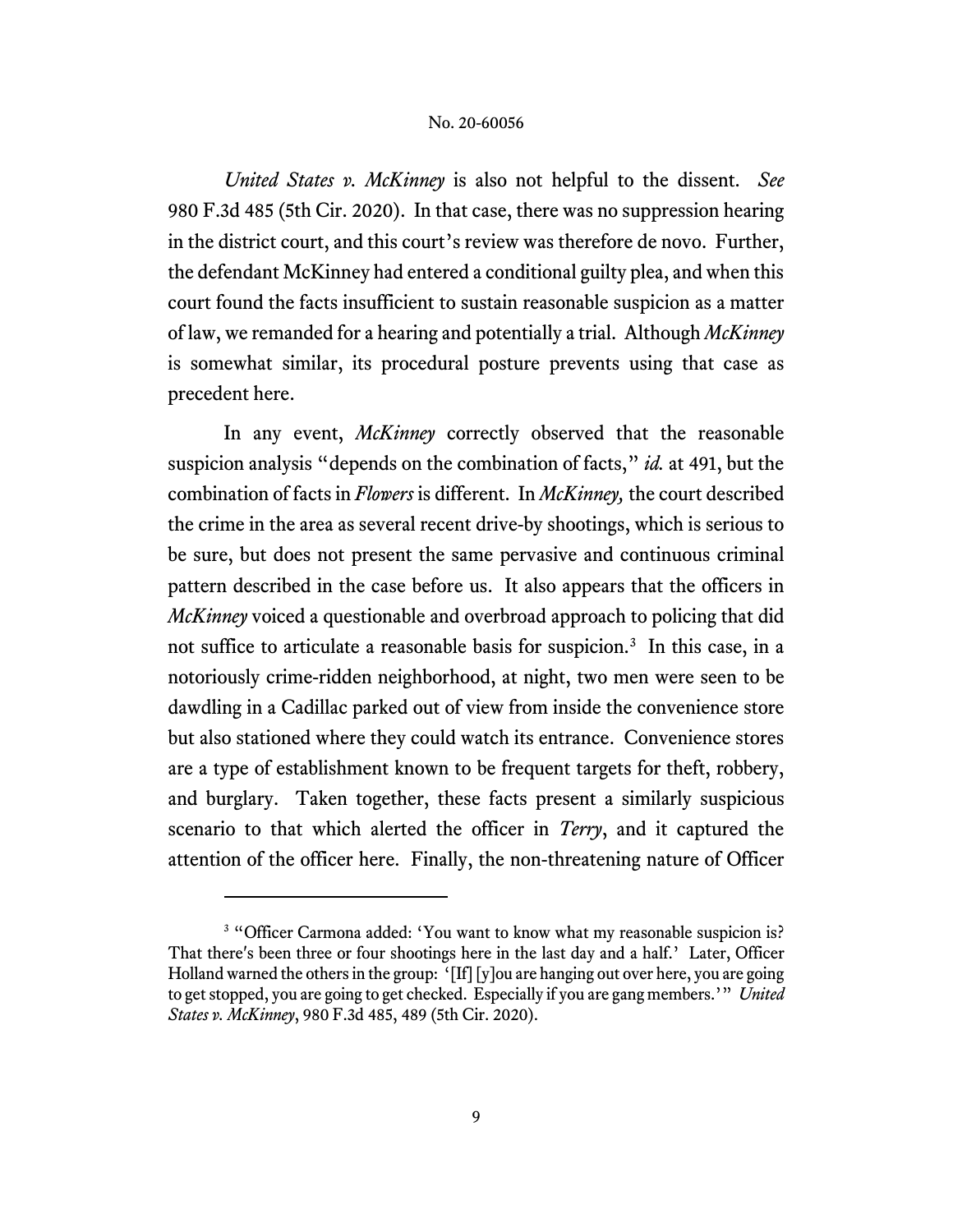Stanton's approach to the car's occupants is supported here by the lack of hostility on the part of Flowers and Mayo, and indeed a reaction that indicated Flowers was attempting to cooperate with the "field interview."

It bears repeating that apart from the presence of a number of police cars, the tenor of Officer Stanton's encounter with Flowers was entirely benign until Stanton smelled marijuana. He conducted no physical frisk of Flowers's person but simply approached the Cadillac to ask some questions. If this course of conduct is constitutionally impermissible, then it is difficult to see how any active policing can take place in communities endangered and impoverished by high crime rates. 4 Officers in such areas may well require safety in numbers, while the law-abiding citizens desperately need protection that will be denied if law enforcement officials believe that incriminating evidence will be suppressed or they will be sued for alleged violations of rights. *Terry* prescribes a careful balance that protects individual rights, but not at the expense of reasonable law enforcement activity and officer safety.

More recently commenting on these types of cases, the Supreme Court noted in *Illinois v. Wardlow*, "[e]ven in *Terry,* the conduct justifying the stop was ambiguous and susceptible of an innocent explanation." 528 U.S. at 125, 120 S. Ct. at 677 (2000)*.* The Court rejected the proposition that because the suspect's flight from officers might have been innocent and "not necessarily indicative of ongoing criminal activity," the detention was constitutionally unreasonable. The Court reaffirmed that "officers c[an] detain [] individuals to resolve the ambiguity" in their conduct. Indeed, the Court emphasized that, in allowing such detentions, the Fourth Amendment

<sup>&</sup>lt;sup>4</sup> The murder rate in Jackson, MS, has been among the highest in the nation, according to FBI statistics, in 2018, 2019 and 2020.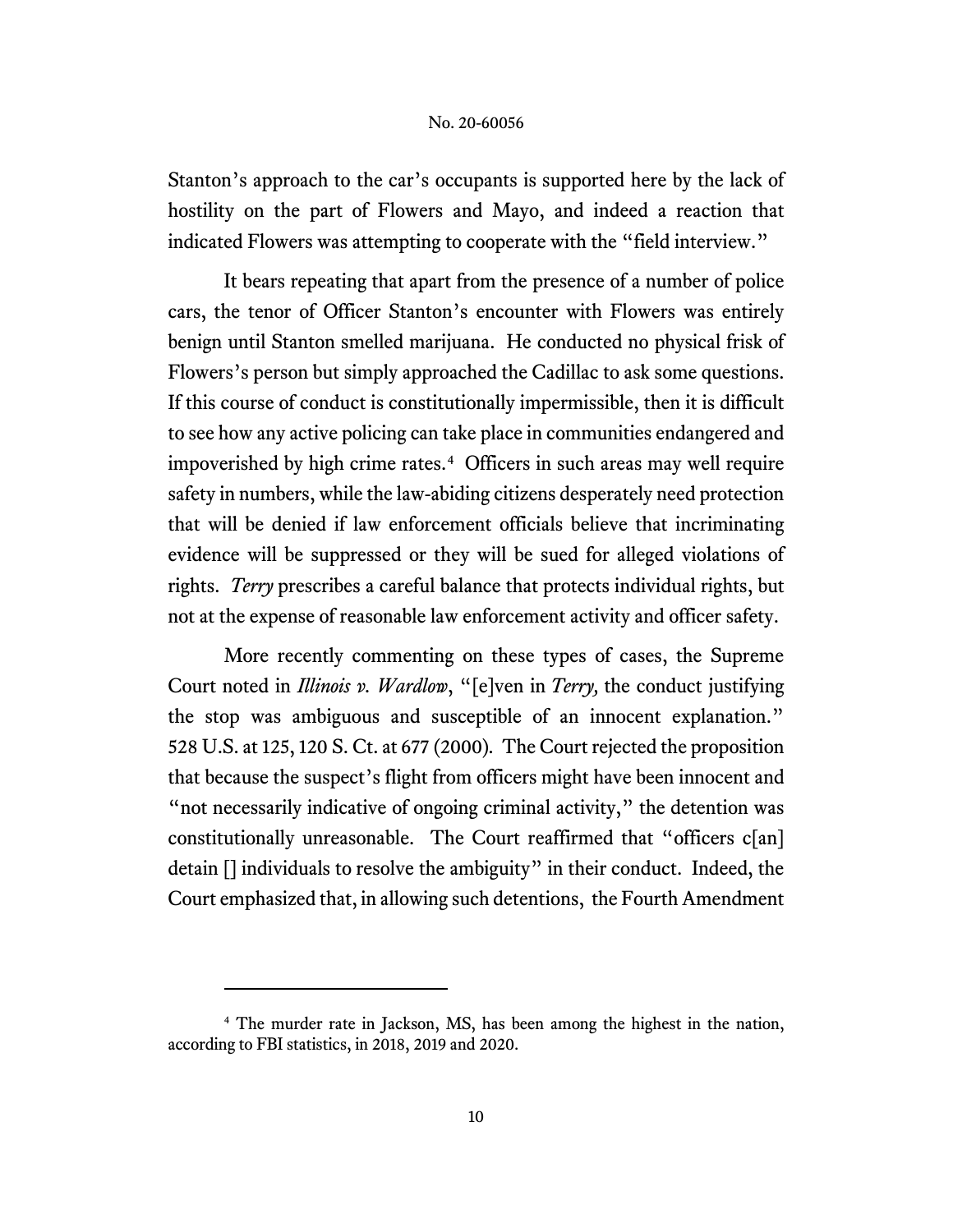"accepts the risk that officers may stop innocent people." *Id.* at 126, 120 S. Ct. at 677.

In the case before us, there is no indication that the officers were either abusive or threatening. Once Flowers opened his window, Officer Stanton smelled a distinct odor of marijuana, and immediately afterward he saw Mayo apparently attempting to swallow something that could be evidence. At that point, it is undisputed that he had probable cause to seize Flowers by asking him to step out of the car, leading to the immediate discovery of his pistol.

\* \* \*

Based on the foregoing discussion, we AFFIRM the conviction.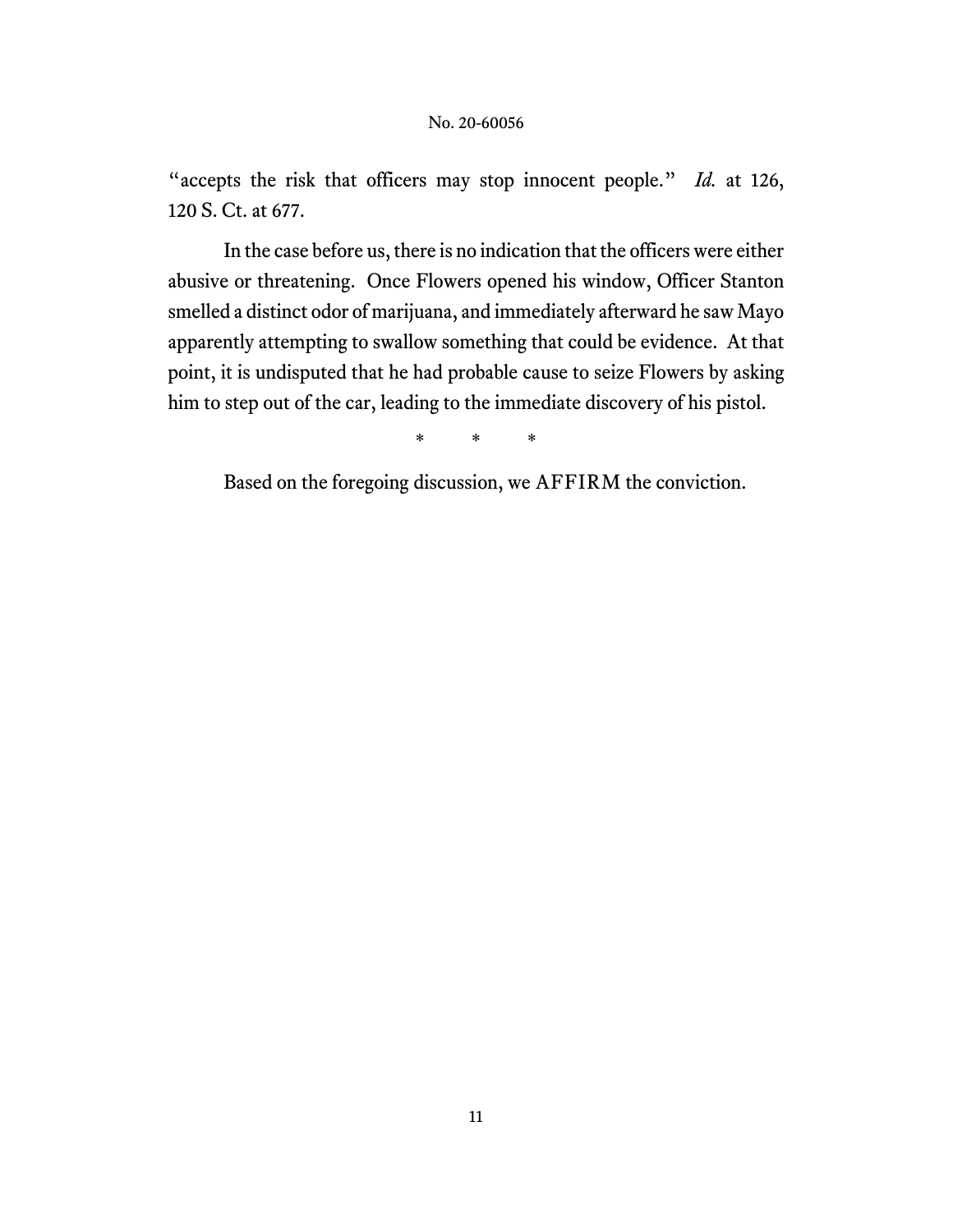JENNIFER WALKER ELROD, *Circuit Judge*, concurring in part,<sup>1</sup> dissenting in part:

In *Terry v. Ohio*, the Supreme Court held that reasonable suspicion supported a stop where an officer, who suspected two men of casing a store, observed them walking back and forth in front of the store for ten to twelve *minutes*. 392 U.S. 1, 6 (1968). Here, the majority opinion finds reasonable suspicion after a police officer in Jackson, Mississippi observed two men sitting in a parked vehicle outside a convenience store for ten to fifteen *seconds*. How far we have come.

"Any analysis of reasonable suspicion is necessarily fact-specific . . . ." *United States v. Ibarra-Sanchez*, 199 F.3d 753, 759 (5th Cir. 1999). The key facts are undisputed in this case. Otha Ray Flowers and another man were sitting in a parked Cadillac in front of an open convenience store at 8:30 p.m. on a Saturday night. The majority opinion describes the car as being parked "as far as possible from the storefront," Maj. Op. at 7, but the exhibits submitted at the evidentiary hearing conflict with this characterization. Instead, the exhibits show that the men were parked in one of only five or six available spots in the small lot. The small parking lot offered few other parking options besides the spot Flowers chose.

Five to six officers were patrolling the area, each in a separate patrol car. They were not responding to any calls regarding suspicious behavior in the area or at the convenience store, and certainly not regarding the two men sitting in their car.After Officer Stanton turned onto Road of Remembrance, he observed the car and its occupants "for approximately 10 to 15 seconds,"

<sup>&</sup>lt;sup>1</sup> I agree with the majority opinion that none of the prosecutor's statements at trial casts serious doubt on the correctness of the verdict. The statements did not prejudice Flowers's substantial rights.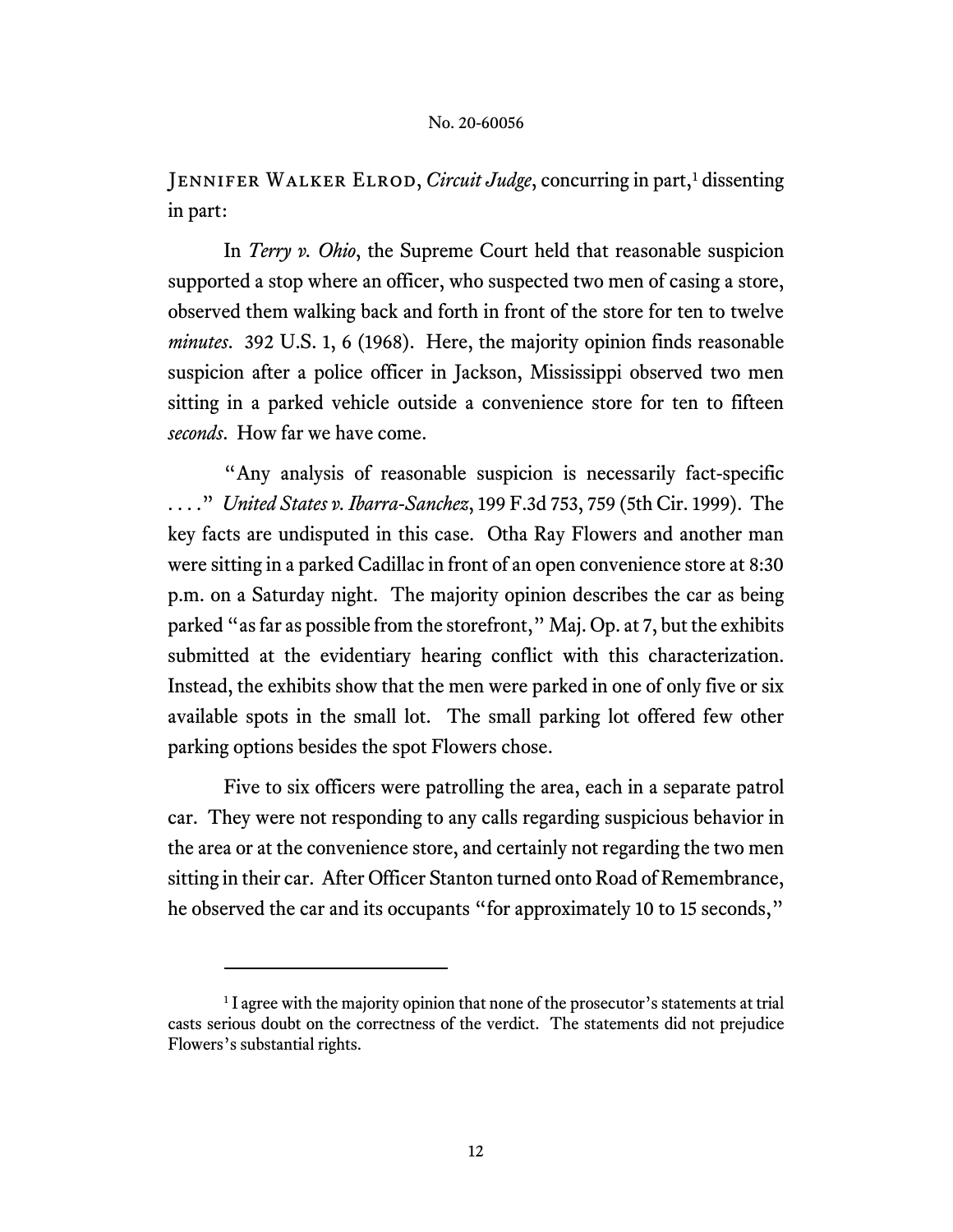the time period that the majority opinion refers to as "dawdling." Maj. Op. at 9. Officer Stanton did not observe the occupants make any suspicious movements within the car during those few seconds. He merely noticed that they had not exited the car during the time that the police caravan turned the corner.

Based solely on that observation, Officer Stanton and at least four other patrol cars activated their blue emergency lights and surrounded the Cadillac in which Flowers and his passenger sat, trapping them. The officers exited their patrol cars to approach the vehicle from both sides.

Although the majority does not reach the issue, there is no doubt that this encounter constituted a seizure. A person is seized when, under the totality of the circumstances, "a reasonable person would have believed that he was not free to leave." *Brendlin v. California*, 551 U.S. 249, 255 (2007) (quoting *United States v. Mendenhall*, 446 U.S. 544, 554 (1980)).

Here, the placement of the patrol cars blocked Flowers's exit from the parking lot. To leave, Flowers would have had to either collide with a patrol car to drive away or abandon his car and, on foot, weave through the patrol cars and approaching officers. Those options were simply not reasonable. Flowers was trapped.

The majority opinion states that "there appears to be no Fifth Circuit case where a law enforcement seizure occurred by the mere surrounding presence of police cars and Officer Stanton's non-threatening approach to Mayo's auto." Maj. Op. at 6. To the contrary, this circuit has held that a seizure occurred where officers—in only one vehicle rather than five or six pulled alongside a defendant's vehicle in close proximity to it. *United States v. Beck*, 602 F.2d 726, 729 (5th Cir. 1979) ("By pulling so close to the Chevrolet, the officers effectively restrained the movement of Beck and his passenger; from the record it is readily apparent that they were not [']free to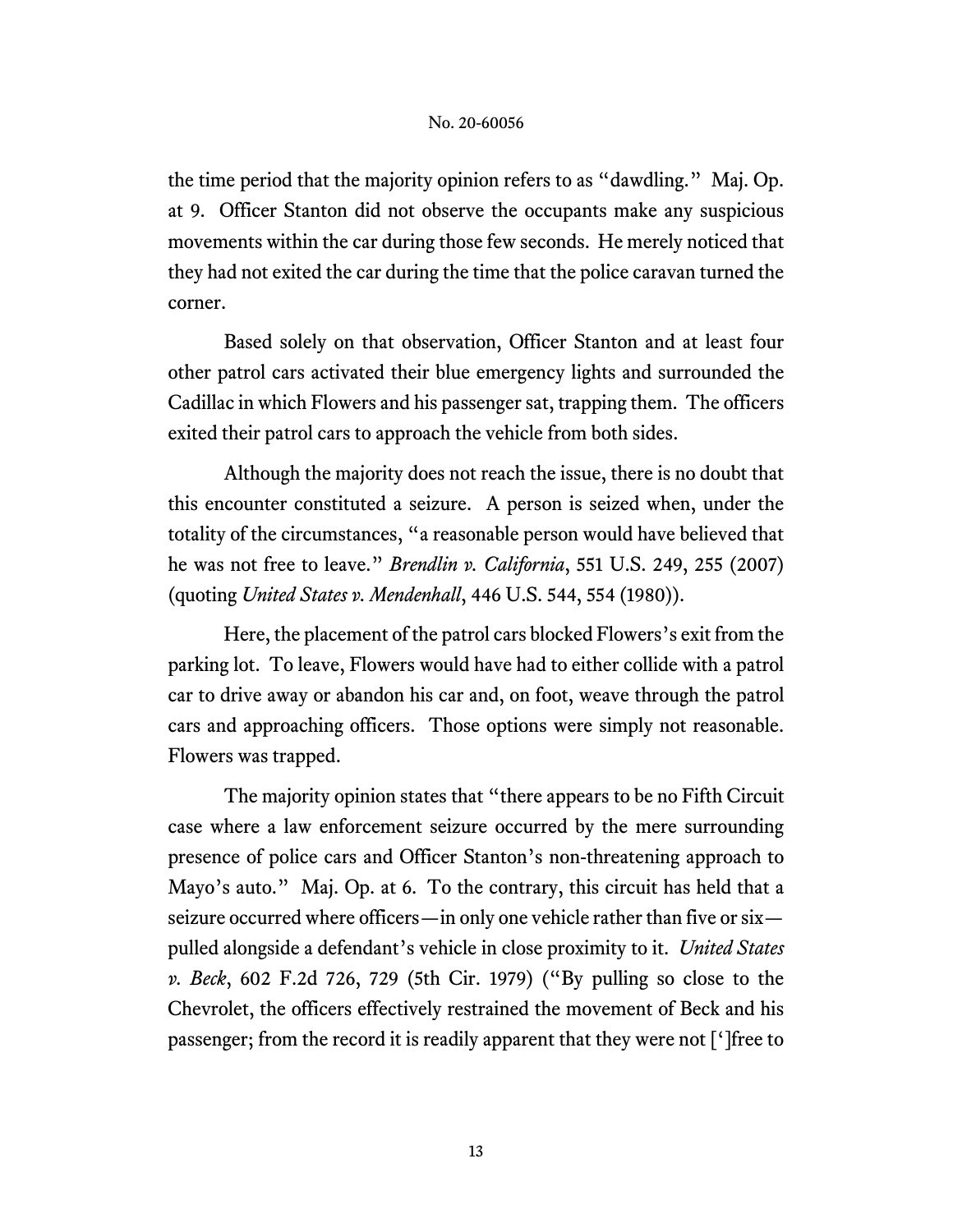ignore the officer(s) and proceed on (their) way.<sup>[']"</sup> (internal citation omitted) (first citing *United States v. Robinson*, 535 F.2d 881, 883 n.2 (5th Cir. 1976); then quoting *United States v. Elmore*, 595 F.2d 1036, 1041 (5th Cir. 1979))). Under our precedent, Flowers was seized at the outset of this encounter, before he rolled down his window, when officers surrounded his vehicle with their vehicles.

Other circuits have concluded similarly. For instance, in *United States v. Delaney*, 955 F.3d 1077, 1083 (D.C. Cir. 2020), the court held that a seizure had occurred where a single patrol car parked within a few feet of the defendant's vehicle in a narrow parking lot and *partially* blocked the defendant's egress, and police officers activated their take-down lights. In so holding, the court dismissed the government's argument that the defendant could have maneuvered his car around the police vehicle or simply walked away from the encounter. *Id.* at 1083–84; *see also United States v. See*, 574 F.3d 309, 313 (6th Cir. 2009) ("Given the fact that Williams blocked See's car with his marked patrol car, a reasonable person in See's position would not have felt free to leave."); *United States v. Pavelski*, 789 F.2d 485, 488 (7th Cir. 1986) ("A reasonable person . . . bounded on three sides by police patrol cars, would not have believed that he was free to leave.").

This case turns on whether, at that moment of seizure, the officers had reasonable suspicion of the men in the vehicle sufficient to justify the stop. It is the government's burden to prove "specific and articulable facts that support the reasonableness of the suspicion." *United States v. Hill*, 752 F.3d 1029, 1033 (5th Cir. 2014). We consider the "totality of the circumstances" to determine whether the officer's suspicion was reasonable. *United States v. Arvizu*, 534 U.S. 266, 273 (2002) (quoting *United States v. Cortez*, 449 U.S. 411, 417 (1981)).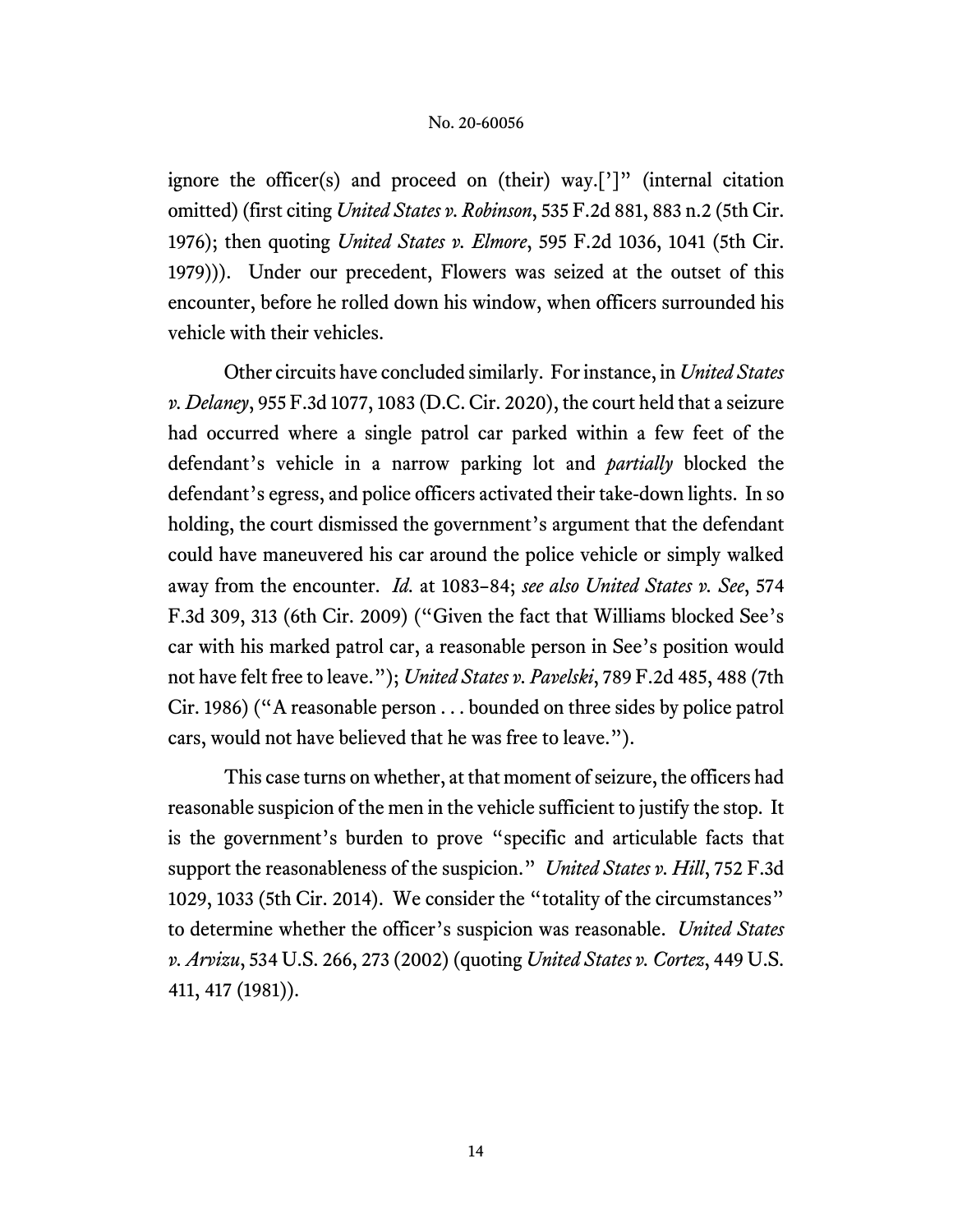Looking at the totality of the circumstances, there was no reasonable suspicion in this case, and the stop therefore violated Flowers's Fourth Amendment rights. Two men were sitting in a parked car outside an open convenience store during the early evening for a mere ten seconds. That is not suspicious behavior, nor does it transform into suspicious behavior because the convenience store was located in a high crime area. While the majority opinion notes that "[c]onvenience stores are a type of establishment known to be frequent targets for theft, robbery, and burglary," Maj. Op. at 9–10, a convenience store is also a place to get soft drinks, batteries, gum, and last-minute Valentine's Day gifts. Parking in one of only a few available parking spots in front of a convenience store at an unextraordinary time of evening—8:30 p.m.—is something that any law-abiding citizen might do in order to patronize the store. As for the "dawdling" of approximately ten to fifteen seconds, the men could have been finishing a conversation, responding to text messages, watching with curiosity as a six-car police caravan passed, or engaging in other reasonable behavior that explains the delay. The facts in this case simply do not support an officer's reasonable suspicion.

Our court has held that reasonable suspicion was lacking in remarkably similar circumstances. In *Beck*, we held that there was nothing "inherently suspicious" about two men sitting in a parked car *in a high crime neighborhood* on a midsummer afternoon a short distance from a convenience store. 602 F.2d at 729. As we noted in *Beck*, "[h]ad [the officer] observed the vehicle for some time and seen Beck or his passenger take some suspicious actions, a stop might have been permissible, but under the facts here . . . the stop was illegal." *Id.*

Likewise, in *United States v. Hill*, we held that officers did *not* have reasonable suspicion sufficient to justify a stop after observing a man and woman sitting in a car parked in a high crime area. 752 F.3d at 1035–36. In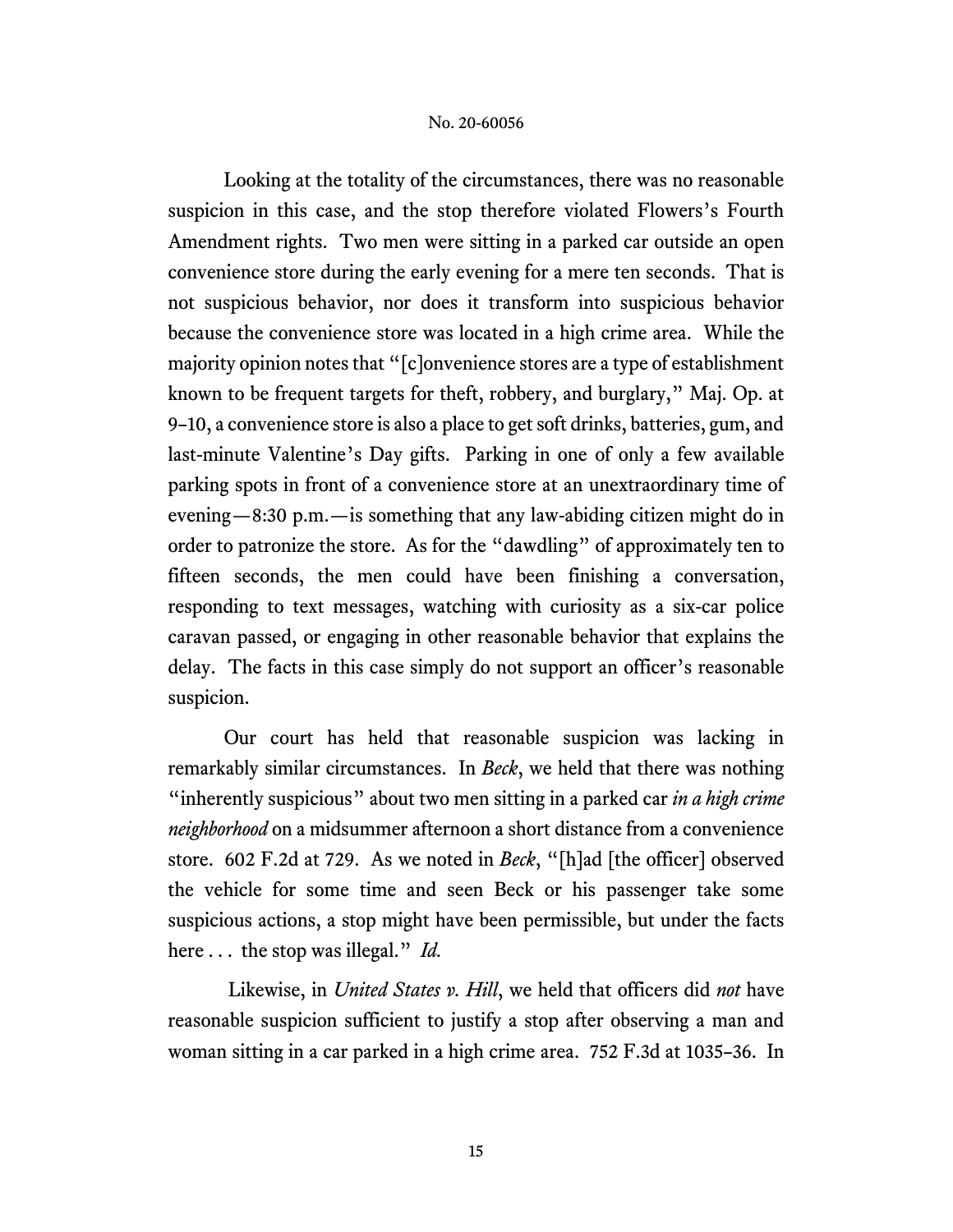that case, a man and woman were sitting in their parked car at an apartment complex that had a reputation for drug-dealing. It was much later at night, 11:00 p.m. on a Saturday. *Id.* at 1034, 1036. When the police arrived, the female passenger exited the car hastily. *Id.* at 1035.Based on these circumstances, the police officer thought a drug transaction may have occurred in the car and seized the defendant. *Id.* Still, we held there was no reasonable suspicion.

The majority opinion deems it significant that in *Hill*, the court pointed to the moment Hill was asked to step out of his car and put his hands on the top of his car as the moment of seizure. Maj. Op. at 8. Of course, in *Hill*, the officers did not surround and block Hill's car with lights flashing preventing his egress entirely. *Hill*, 752 F.3d at 1034. Rather, they parked several parking spaces away, parallel to the car on the passenger side, and then approached. *Id.* Thus, the circumstances of Hill's seizure were different than Flowers's seizure. But the analysis in *Hill* that there was no reasonable suspicion under those circumstances should guide us in this case.

Most recently, in *United States v. McKinney*, we held that there was no reasonable suspicion for a seizure where officers observed the defendant standing on a sidewalk with three other people near a gas station which was in a high crime area and in recent days had been the location of multiple gangrelated drive-by shootings. 980 F.3d 485, 490 (5th Cir. 2020). In that case, the defendant was wearing a jacket on a hot, humid night and red shorts (the color red was associated with a neighborhood gang). *Id.* Moreover, a woman in the group with the defendant slowly walked away when officers arrived. *Id.*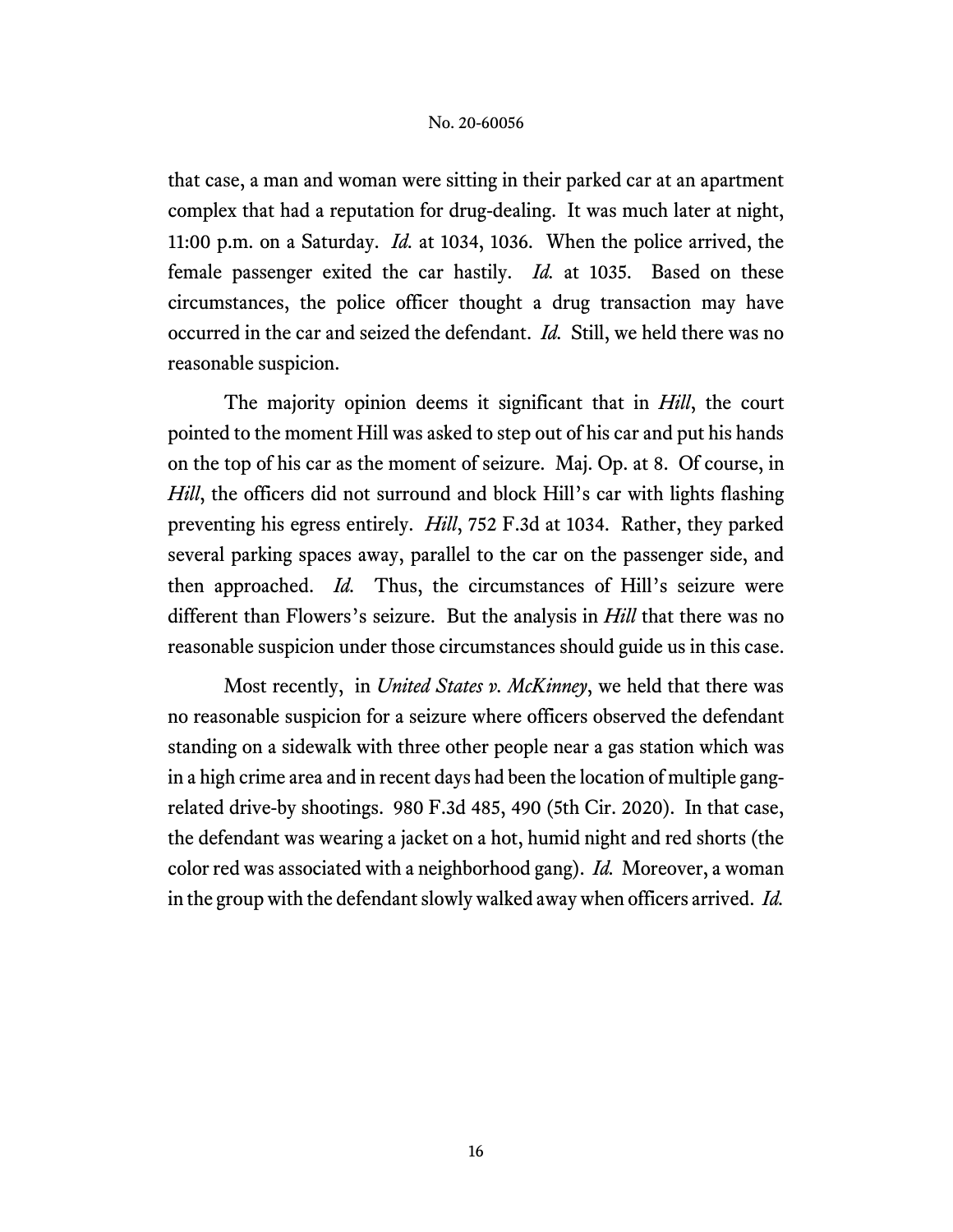Still, we held that this behavior did not suffice to raise an officer's reasonable suspicion.2 *Id.* at 497.

Together these cases follow the principle from the Supreme Court that the fact that individuals are present in an area with a high crime rate, standing alone, "is not enough to support a reasonable, particularized suspicion that the person is committing a crime." *Illinois v. Wardlow*, 528 U.S. 119, 124 (2000).

As of yet, our court has not held that living in a high crime area renders all actions suspicious. The circumstances in both *United States v. Rideau*, 969 F.2d 1572 (5th Cir. 1992) (*en banc*) and *United States v. Michelletti*, 13 F.3d 838 (5th Cir. 1994) (*en banc*), cited by the majority opinion, involve such different circumstances that they are not relevant to determining whether reasonable suspicion is present in this case.

In *Rideau*, police were driving at night in a high crime area and encountered a man wearing dark clothing standing in the middle of the road. 969 F.2d at 1573. Upon pulling over and approaching the man, he seemed nervous and evasive. *Id.* Only at that point did one of the officers reach out to pat the man's outer clothing to see if he had any weapons that could harm him or his partner. *Id.* In *Michelletti*, police officers were patrolling a high crime area around 2:00 a.m. 13 F.3d at 839. They observed the defendant

<sup>2</sup> Other circuits have similarly held. *See United States v. Delaney*, 955 F.3d 1077, 1086–87 (D.C. Cir. 2020) (no reasonable suspicion when, shortly after hearing gunshots in a high crime area, the officers came across a man and a woman sitting in a parked car); *United States v. Jones*, 606 F.3d 964, 966 (8th Cir. 2010) (no reasonable suspicion for seizure when officers observed a man clutching the front of his hooded sweatshirt on a warm, sunny day in a high crime area while watching the police cruiser as if concerned the officers would stop him); *Fam. Serv. Ass'n ex rel. Coil v. Wells Twp.*, 783 F.3d 600, 604 (6th Cir. 2015) (no reasonable suspicion when officers observed a pedestrian walk on the side of the road late at night in high crime area, initially refuse to provide the police officer with his identity, and then walk away).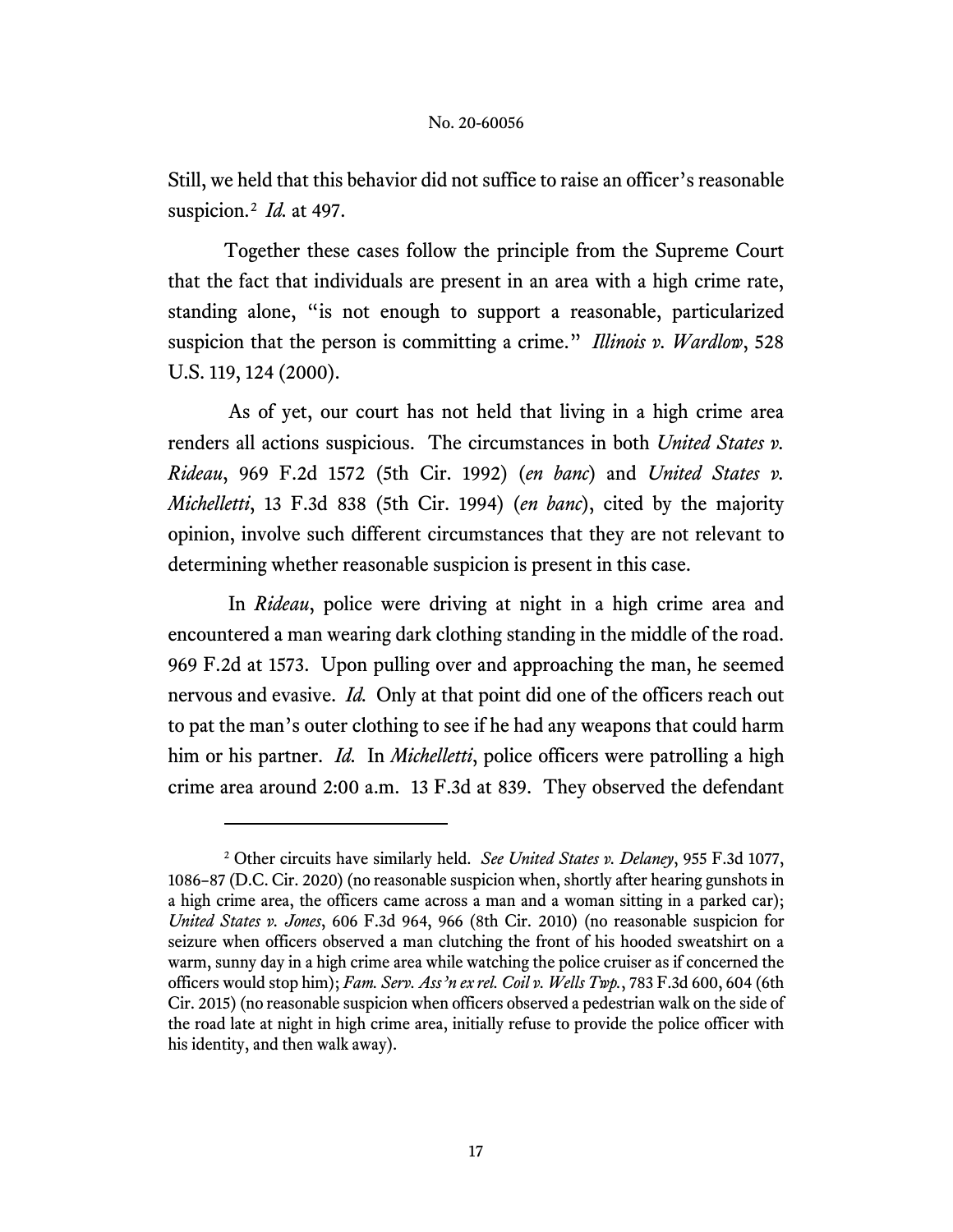drinking beer as he was leaving a bar, a possible alcoholic beverage offense, and saw him approach a group of individuals the officers had previously determined were acting suspiciously outside the bar. *Id.* at 839–40. Moreover, the defendant had his right hand in his pocket at all times, making the officers suspect that he might have a gun. *Id.* at 842.

Neither of these cases involves conduct similar to the innocuous behavior observed in this case. *Rideau* and *Michelletti* are relevant only because the concerns voiced by the dissents in those cases—namely, that we must ensure that Americans living in disadvantaged or high crime communities still have Fourth Amendment protections—are squarely present in this case.

Here, as in *Hill* and *Beck*, the government did not point to any additional facts sufficient to convert an ordinary scene of two people sitting in a car into one that would support an officer's reasonable suspicion of criminal activity. It was not a suspicious time of day—8:30 p.m. on a Saturday. The officers were not responding to any reports of suspicious behavior in the area, at the convenience store, or regarding the two men sitting in their vehicle. There was no testimony that police officers were looking for Flowers and his passenger or someone whose description they matched. Officers did not observe any suspicious movements in the vehicle as they turned the corner—the two men just sat there.

I would follow our precedent and hold that the officers did not have reasonable suspicion sufficient to justify the stop and that they violated Flowers's Fourth Amendment rights. For citizens to become suspects, they must do more than merely exist in an "unsavory" neighborhood. Maj. Op. at 8. As my able colleague once put it, "it defies reason to base a justification for a search upon actions that any similarly-situated person would have taken." *Rideau*, 969 F.2d at 1581 (Smith, J., dissenting). Otherwise, our law